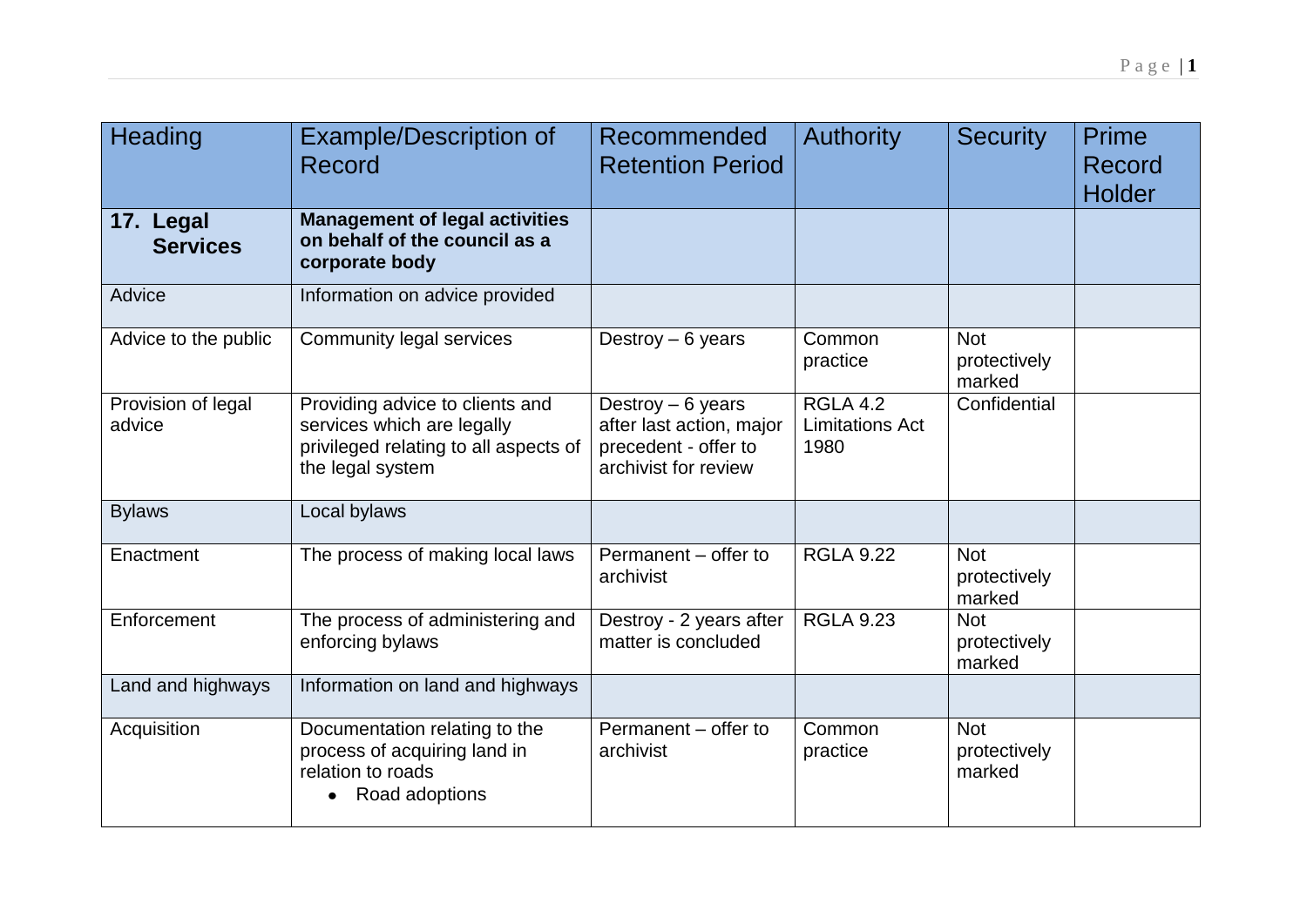| Heading                  | <b>Example/Description of</b><br>Record                                                        | Recommended<br><b>Retention Period</b>                                                       | <b>Authority</b>   | <b>Security</b>                      | Prime<br>Record<br><b>Holder</b> |
|--------------------------|------------------------------------------------------------------------------------------------|----------------------------------------------------------------------------------------------|--------------------|--------------------------------------|----------------------------------|
| Disposal                 | Disposal of land associated with<br>the highway                                                | Permanent - offer to<br>archivist                                                            | Common<br>practice | <b>Not</b><br>protectively<br>marked |                                  |
| Land registration        | Land registration                                                                              |                                                                                              |                    |                                      |                                  |
| Land charges<br>searches | Searches and title investigations                                                              | Destroy - 6 years                                                                            | Common<br>practice | <b>Not</b><br>protectively<br>marked |                                  |
| Land charges<br>register | Legal documentation relating to<br>land charges<br>Register<br>$\bullet$                       | Destroy - 6 years                                                                            | Common<br>practice | <b>Not</b><br>protectively<br>marked |                                  |
| Litigation               | Process dealing with civil and<br>criminal litigation, debt recovery,<br>commercial litigation |                                                                                              |                    |                                      |                                  |
| Civil                    | Civil litigation<br>Case files                                                                 | Destroy - 7 years after<br>last action, major<br>litigation offer to<br>archivist for review | <b>RGLA 4.1</b>    | Confidential                         |                                  |
| Commercial               | <b>Commercial litigation</b><br>Case files                                                     | Destroy - 7 years after<br>last action, major<br>litigation offer to<br>archivist for review | <b>RGLA 4.1</b>    | Confidential                         |                                  |
| Criminal                 | Criminal litigation<br>Case files                                                              | Destroy - 7 years after<br>last action, major<br>litigation offer to<br>archivist for review | <b>RGLA 4.1</b>    | Confidential                         |                                  |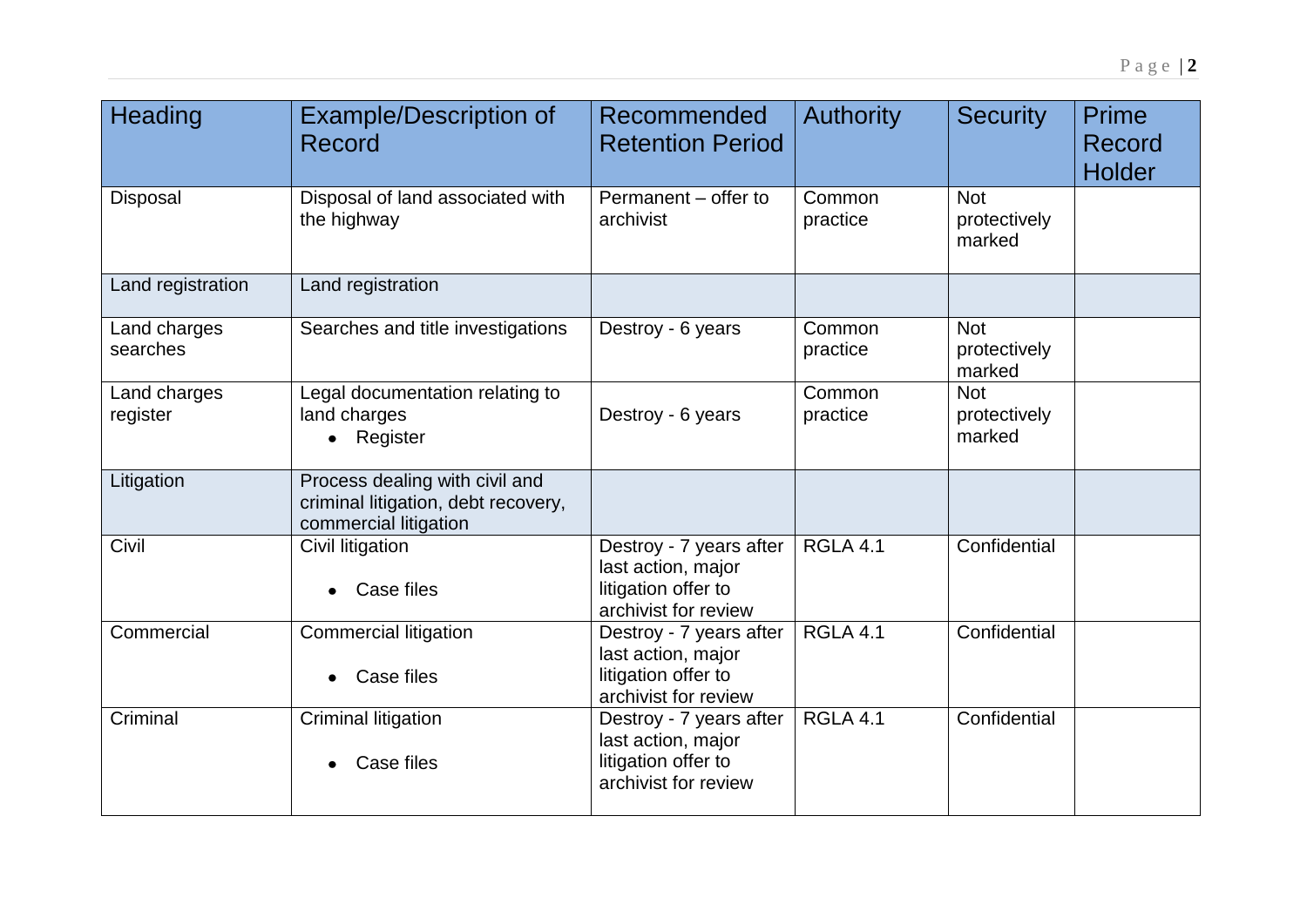| <b>Heading</b>                    | <b>Example/Description of</b><br>Record                                                                                                                                                                                                       | Recommended<br><b>Retention Period</b>                                                       | <b>Authority</b>                                   | <b>Security</b> | Prime<br>Record<br><b>Holder</b> |
|-----------------------------------|-----------------------------------------------------------------------------------------------------------------------------------------------------------------------------------------------------------------------------------------------|----------------------------------------------------------------------------------------------|----------------------------------------------------|-----------------|----------------------------------|
| Debt recovery                     | Debt recovery<br>Case files                                                                                                                                                                                                                   | Destroy - 7 years after<br>last action, major<br>litigation offer to<br>archivist for review | <b>RGLA 4.1</b>                                    | Confidential    |                                  |
| Precedent cases                   | Judgments relied on to fight<br>current cases - setting standards<br>to work within                                                                                                                                                           | Destroy $-6$ years                                                                           |                                                    | Protect         |                                  |
| Management of<br>legal activities | Management of legal activities                                                                                                                                                                                                                |                                                                                              |                                                    |                 |                                  |
| Agreements                        | Agreements including non-<br>contractual agreements between<br>public bodies                                                                                                                                                                  | Destroy - 6 years after<br>agreement ends                                                    | <b>RGLA 4.3</b>                                    | Protect         |                                  |
| Conveyancing                      | Commercial and other leases,<br>Title investigations, Disposal of<br>Freehold and Leasehold<br>properties, Right to Buy<br>applications etc                                                                                                   | Destroy - 12 years<br>after closure                                                          | <b>RGLA 4.4</b><br><b>Limitations Act</b><br>1980. | Confidential    |                                  |
| Conveyancing<br>Easements         | Private right of way, right to light<br>(an easement benefits one piece<br>of land by exercising rights over<br>another piece of land owned by<br>another) procedures are in place<br>to ensure the efficient and lawful<br>use of easements. | Permanent                                                                                    | Common<br>practice                                 | Confidential    |                                  |